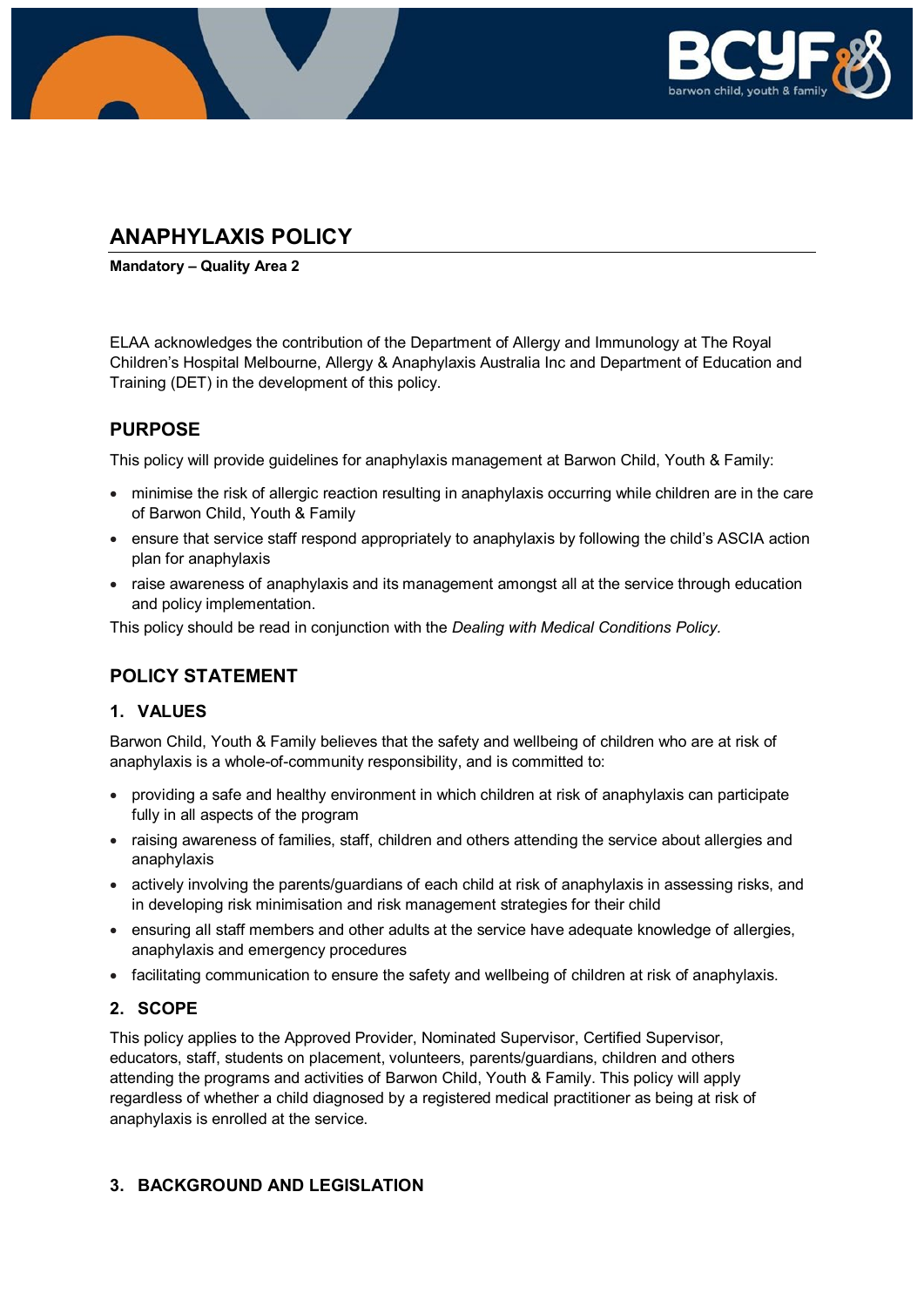### **Background**

Anaphylaxis is a severe and potentially life-threatening allergic reaction. Up to two per cent of the general population and up to ten per cent of children are at risk. The most common causes of allergic reaction in young children are eggs, peanuts, tree nuts, cow's milk, fish, shellfish, soy, wheat and sesame, bee or other insect stings, and some medications. A reaction can develop within minutes of exposure to the allergen and young children may not be able to identify or articulate the symptoms of anaphylaxis. With planning and training, a reaction can be treated effectively by using an adrenaline autoinjector, often called an EpiPen® or an Anapen®.

In any service that is open to the general community it is not possible to achieve a completely allergen-free environment. A range of procedures and risk minimisation strategies, including strategies to minimise the presence of allergens in the service, can reduce the risk of anaphylactic reactions.

Legislation that governs the operation of approved children's services is based on the health, safety and welfare of children, and requires that children are protected from hazards and harm. The Approved Provider will ensure that there is at least one educator on duty at all times who has current approved anaphylaxis management training in accordance with the *Education and Care Services National Regulations 2011* (Regulation 136(1)(b)). As a demonstration of duty of care and best practice, ELAA recommends all educators have current approved anaphylaxis management training (refer to *Definitions*).

Approved anaphylaxis management training is listed on the ACECQA website (refer to *Sources*).

#### **Legislation and standards**

Relevant legislation and standards include but are not limited to:

- *Education and Care Services National Law Act 2010*: Sections 167, 169
- *Education and Care Services National Regulations 2011*: Regulations 90–96, 102, 136, 137, 146, 147, 160–162, 168(2)(d), 173, 177, 181, 183, 184, 246
- *Health Records Act 2001* (Vic)
- *National Quality Standard*, Quality Area 2: Children's Health and Safety
	- − Standard 2.1: Each child's health is promoted
		- − Element 2.1.1: Each child's health needs are supported
		- − Element 2.1.4: Steps are taken to control the spread of infectious diseases and to manage injuries and illness, in accordance with recognised guidelines
	- − Standard 2.3: Each child is protected
		- − Element 2.3.3: Plans to effectively manage incidents and emergencies are developed in consultation with relevant authorities, practised and implemented
- *Occupational Health and Safety Act 2004* (Vic)
- *Privacy and Data Protection Act 2014* (Vic)
- *Privacy Act 1988* (Cth)
- *Public Health and Wellbeing Act 2008* (Vic)
- *Public Health and Wellbeing Regulations 2009* (Vic)

The most current amendments to listed legislation can be found at:

- Victorian Legislation Victorian Law Today:<http://www.legislation.vic.gov.au/>
- Commonwealth Legislation ComLaw:<http://www.comlaw.gov.au/>

### **4. DEFINITIONS**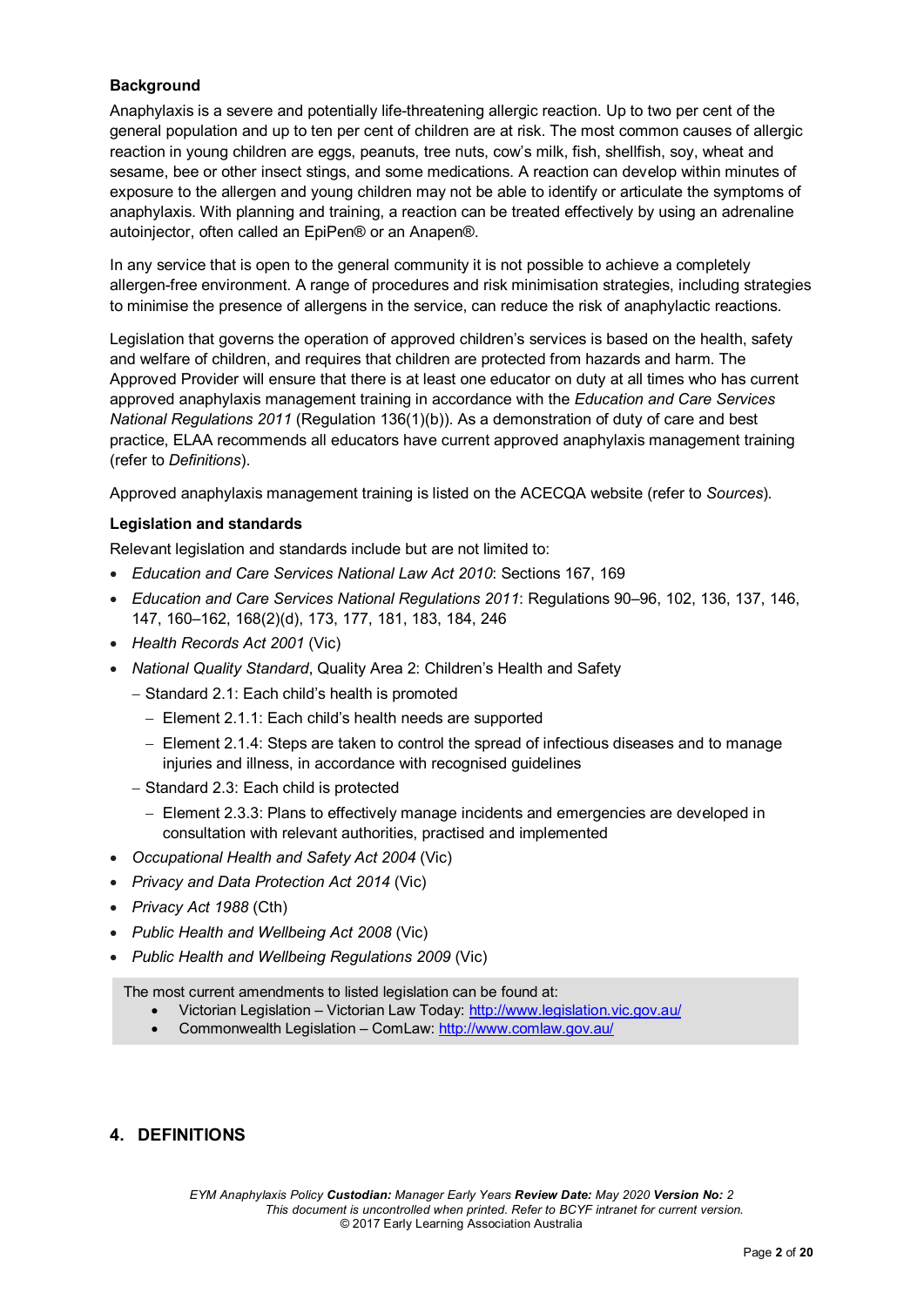The terms defined in this section relate specifically to this policy. For commonly used terms e.g. Approved Provider, Nominated Supervisor, Regulatory Authority etc. refer to the *General Definitions* section of this manual.

**Adrenaline autoinjector:** An intramuscular injection device containing a single dose of adrenaline designed to be administered by people who are not medically trained. This device is commonly called an EpiPen® or an Anapen®. As EpiPen® and Anapen® products have different administration techniques, only one brand should be prescribed per individual and their ASCIA action plan for anaphylaxis (refer to *Definitions*) must be specific for the brand they have been prescribed.

Used adrenaline autoinjectors should be placed in a rigid sharps disposal unit or another rigid container if a sharps container is not available.

**Adrenaline autoinjector kit:** An insulated container with an unused, in-date adrenaline autoinjector, a copy of the child's ASCIA action plan for anaphylaxis, and telephone contact details for the child's parents/guardians, doctor/medical personnel and the person to be notified in the event of a reaction if the parents/guardians cannot be contacted. If prescribed, an antihistamine should also be included in the kit. Autoinjectors must be stored away from direct heat and cold.

**Allergen:** A substance that can cause an allergic reaction.

**Allergy:** An immune system response to something in the environment which is usually harmless, eg: food, pollen, dust mite. These can be ingested, inhaled, injected or absorbed.

**Allergic reaction:** A reaction to an allergen. Common signs and symptoms include one or more of the following:

#### • *Mild to moderate signs & symptoms***:**

- ο hives or welts
- ο tingling mouth
- ο swelling of the face, lips & eyes
- ο abdominal pain, vomiting and/or diarrhoea are mild to moderate symptoms, however these are severe reactions to insects.

#### • *Signs & symptoms of anaphylaxis are***:**

- ο difficult/noisy breathing
- ο swelling of the tongue
- ο swelling/tightness in the throat
- ο difficulty talking and/or hoarse voice
- ο wheeze or persistent cough
- ο persistent dizziness or collapse (child pale or floppy).

**Anapen®:** A type of adrenaline autoinjector (refer to *Definitions*) containing a single dose of adrenaline. The administration technique in an Anapen® is different to that of the EpiPen®. Two strengths are available: an Anapen® and an Anapen Jr®, and each is prescribed according to a child's weight. The Anapen Jr® is recommended for a child weighing 10–20kg. An AnaPen® is recommended for use when a child weighs more than 20kg.The child's ASCIA action plan for anaphylaxis (refer to *Definitions*) must be specific for the brand they have been prescribed.

**Anaphylaxis:** A severe, rapid and potentially life threatening allergic reaction that affects normal functioning of the major body systems, particularly the respiratory (breathing) and/or circulation systems.

**Anaphylaxis management training:** Training that includes recognition of allergic reactions, strategies for risk minimisation and risk management, procedures for emergency treatment and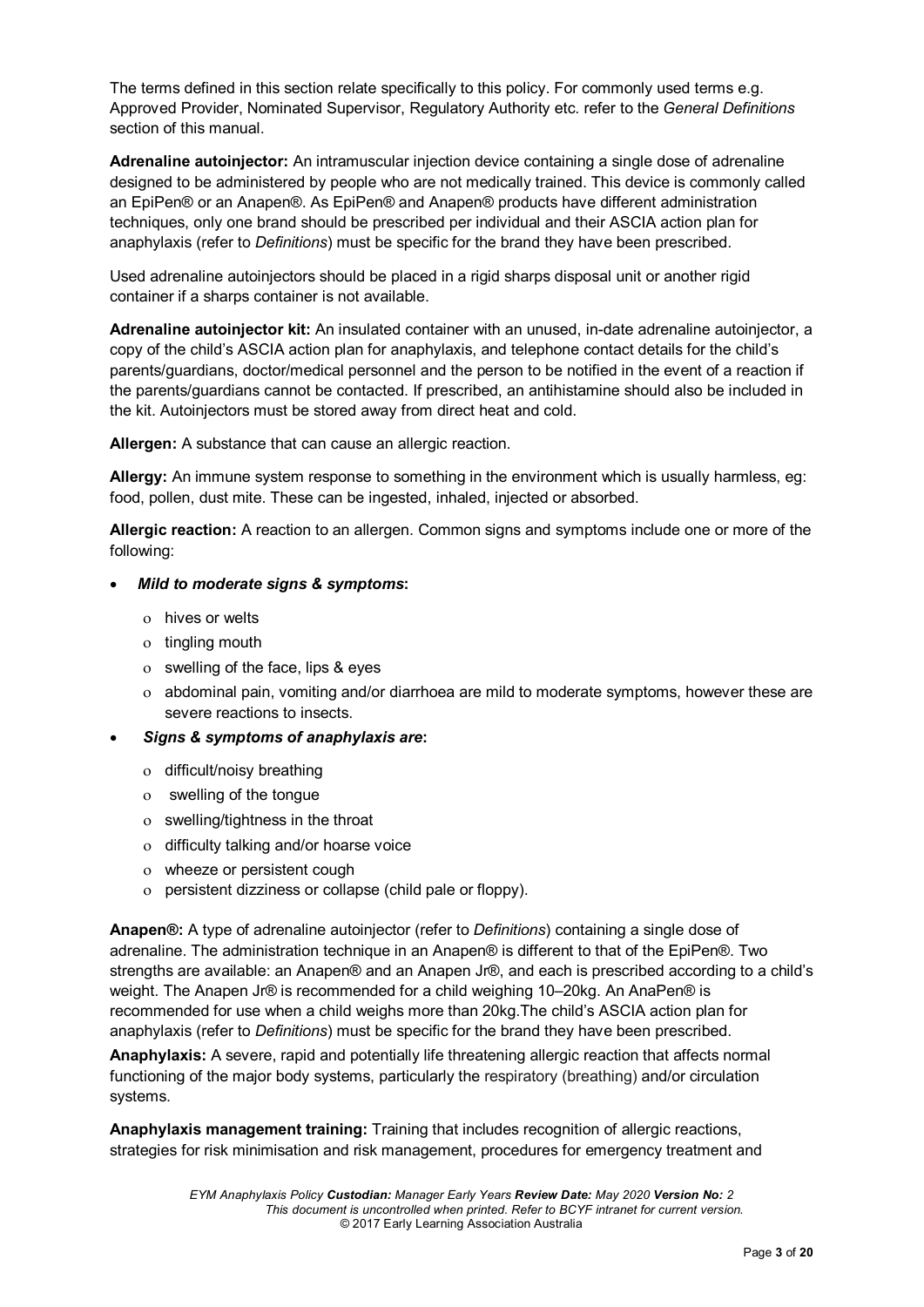facilitates practise in the administration of treatment using an adrenaline autoinjector (refer to *Definitions*) trainer. Approved training is listed on the ACECQA website (refer to *Sources*).

**Approved anaphylaxis management training:** Training that is approved by the National Authority in accordance with Regulation 137(e) of the *Education and Care Services National Regulations 2011*, and is listed on the ACECQA website (refer to *Sources*).

**ASCIA action plan for anaphylaxis**: An individual medical management plan prepared and signed by the child's treating, registered medical practitioner that provides the child's name and confirmed allergies, a photograph of the child, a description of the prescribed anaphylaxis medication for that child and clear instructions on treating an anaphylactic episode. The plan must be specific for the brand of autoinjector prescribed for each child. Examples of plans specific to different adrenaline autoinjector brands are available for download on the Australasian Society of Clinical Immunology and Allergy (ASCIA) website:

[www.allergy.org.au/health-professionals/anaphylaxis-resources/ascia-action-plan-for-anaphylaxis](http://www.allergy.org.au/health-professionals/anaphylaxis-resources/ascia-action-plan-for-anaphylaxis)

**At risk child:** A child whose allergies have been medically diagnosed and who is at risk of anaphylaxis.

*AV How to Call Card***:** A card that the service has completed containing all the information that Ambulance Victoria will request when phoned on 000. Once completed, this card should be kept within easy access of all service telephone/s. A sample card can be downloaded from: <http://www.ambulance.vic.gov.au/Education/Calling-Triple-0.html>

**Communication plan:** A plan that forms part of the policy outlining how the service will communicate with parents/guardians and staff in relation to the policy. The communication plan also describes how parents/guardians and staff will be informed about risk minimisation plans and emergency procedures to be followed when a child diagnosed as at risk of anaphylaxis is enrolled at a service.

**Duty of care:** A common law concept that refers to the responsibilities of organisations to provide people with an adequate level of protection against harm and all reasonable foreseeable risk of injury.

**EpiPen®:** A type of adrenaline autoinjector (refer to *Definitions*) containing a single dose of adrenaline which is delivered via a spring-activated needle that is concealed until administration is required. Two strengths are available: an EpiPen® and an EpiPen Jr®, and each is prescribed according to a child's weight. The EpiPen Jr® is recommended for a child weighing 10–20kg. An EpiPen® is recommended for use when a child weighs more than 20kg. The child's ASCIA action plan for anaphylaxis (refer to *Definitions*) must be specific for the brand they have been prescribed.

**First aid management of anaphylaxis course**: Accredited training in first aid management of anaphylaxis including competency in the use of an adrenaline autoinjector.

**Intolerance:** Often confused with allergy, intolerance is an adverse reaction to ingested foods or chemicals experienced by the body but not involving the immune system.

**No food sharing:** A rule/practice in which a child at risk of anaphylaxis only eats food that is supplied/permitted by their parents/guardians and does not share food with, or accept food from, any other person.

**Nominated staff member:** (In relation to this policy) a staff member nominated to be the liaison between parents/guardians of a child at risk of anaphylaxis and the Approved Provider. This person also checks regularly to ensure that the adrenaline autoinjector kit is complete and that the device itself is unused and in date, and leads practice sessions for staff who have undertaken anaphylaxis management training.

**Risk minimisation:** The practice of developing and implementing a range of strategies to reduce hazards for a child at risk of anaphylaxis, by removing, as far as is practicable, major allergen sources from the service.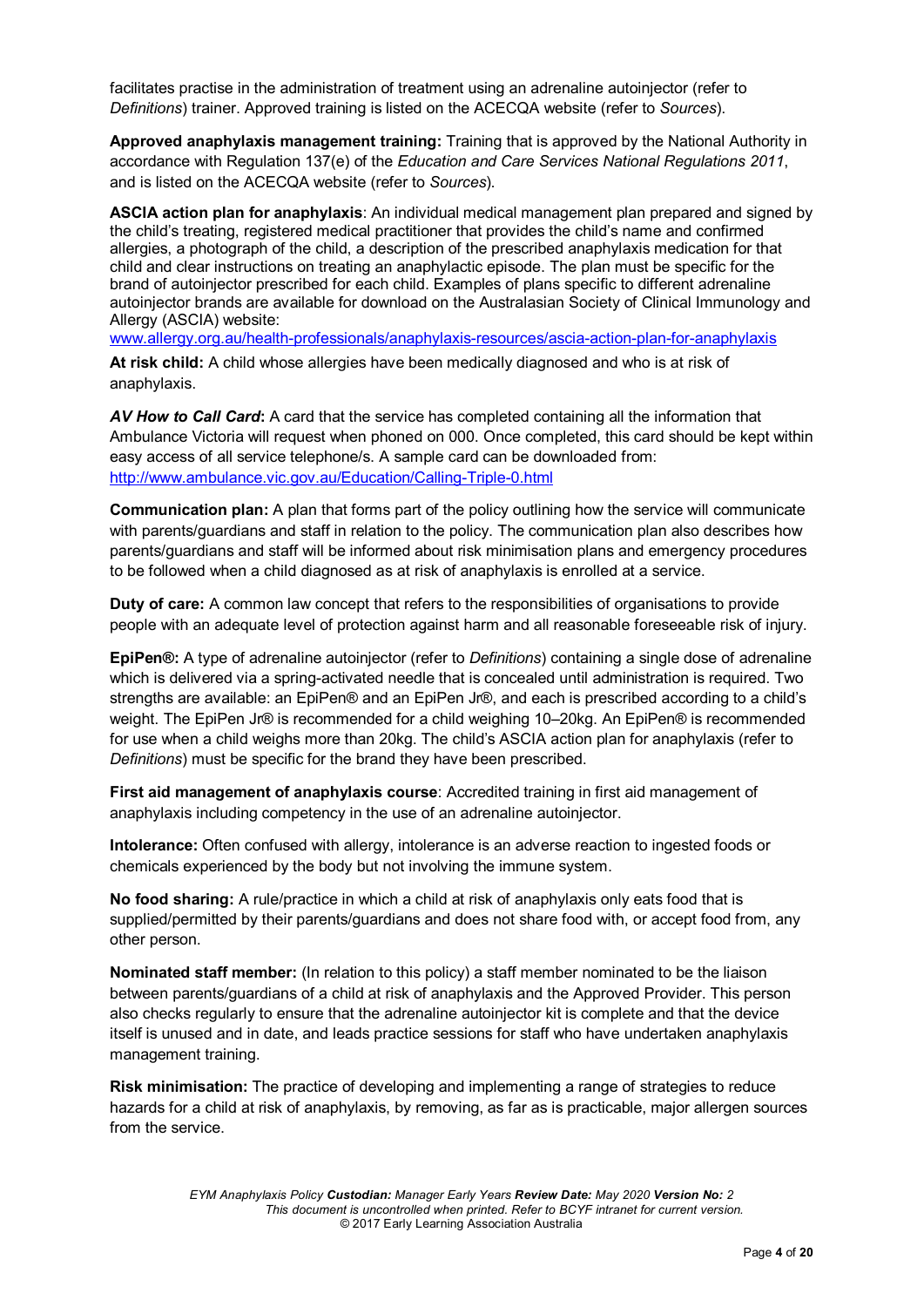**Risk minimisation plan:** A service-specific plan that documents a child's allergy, practical strategies to minimise risk of exposure to allergens at the service and details of the person/s responsible for implementing these strategies. A risk minimisation plan should be developed by the Approved Provider/Nominated Supervisor in consultation with the parents/guardians of the child at risk of anaphylaxis and service staff. The plan should be developed upon a child's enrolment or initial diagnosis, and reviewed at least annually and always on re-enrolment. A sample risk minimisation plan is provided as Attachment 3.

**Staff record:** A record which the Approved Provider of a centre-based service must keep containing information about the Nominated Supervisor, staff, volunteers and students at a service, as set out under Division 9 of the National Regulations.

### **5. SOURCES AND RELATED POLICIES**

#### **Sources**

- ACECQA provides lists of approved first aid training, approved emergency asthma management training and approved anaphylaxis management training on their website: <http://acecqa.gov.au/qualifications/approved-first-aid-qualifications/>
- Allergy & Anaphylaxis Australia Inc is a not-for-profit support organisation for families of children with food-related anaphylaxis. Resources include a telephone support line and items available for sale including storybooks, and EpiPen® trainers: [www.allergyfacts.org.au](http://www.allergyfacts.org.au/)
- Australasian Society of Clinical Immunology and Allergy (ASCIA): [www.allergy.org.au](http://www.allergy.org.au/) provides information and resources on allergies. Action plans for anaphylaxis can be downloaded from this site. Also available is a procedure for the First Aid Treatment for anaphylaxis (refer to Attachment 4). Contact details of clinical immunologists and allergy specialists are also provided.
- Department of Education and Training (DET) provides information related to anaphylaxis and anaphylaxis training:

<http://www.education.vic.gov.au/childhood/providers/health/Pages/anaphylaxis.aspx>

- Department of Allergy and Immunology at The Royal Children's Hospital Melbourne [\(www.rch.org.au/allergy\)](http://www.rch.org.au/allergy) provides information about allergies and services available at the hospital. This department can evaluate a child's allergies and provide an adrenaline autoinjector prescription. Kids Health Info fact sheets are also available from the website, including the following:
	- − *Allergic and anaphylactic reactions*: [www.rch.org.au/kidsinfo/factsheets.cfm?doc\\_id=11148](http://www.rch.org.au/kidsinfo/factsheets.cfm?doc_id=11148)
	- − *Autoinjectors (EpiPens) for anaphylaxis – an overview:*  [www.rch.org.au/kidsinfo/factsheets.cfm?doc\\_id=11121](http://www.rch.org.au/kidsinfo/factsheets.cfm?doc_id=11121)

The Royal Children's Hospital has been contracted by the Department of Education and Training (DET) to provide an Anaphylaxis Advice & Support Line to central and regional DET staff, school principals and representatives, school staff, children's services staff and parents/guardians wanting support. The Anaphylaxis Advice & Support Line can be contacted on 1300 725 911 or 9345 4235, or by email: [carol.whitehead@rch.org.au](mailto:carol.whitehead@rch.org.au)

#### **Service policies**

- *Administration of First Aid Policy*
- *Administration of Medication Policy*
- *Asthma Policy*
- *Dealing with Medical Conditions Policy*
- *Diabetes Policy*
- *Enrolment and Orientation Policy*
- *Excursions and Service Events Policy*
- *Food Safety Policy*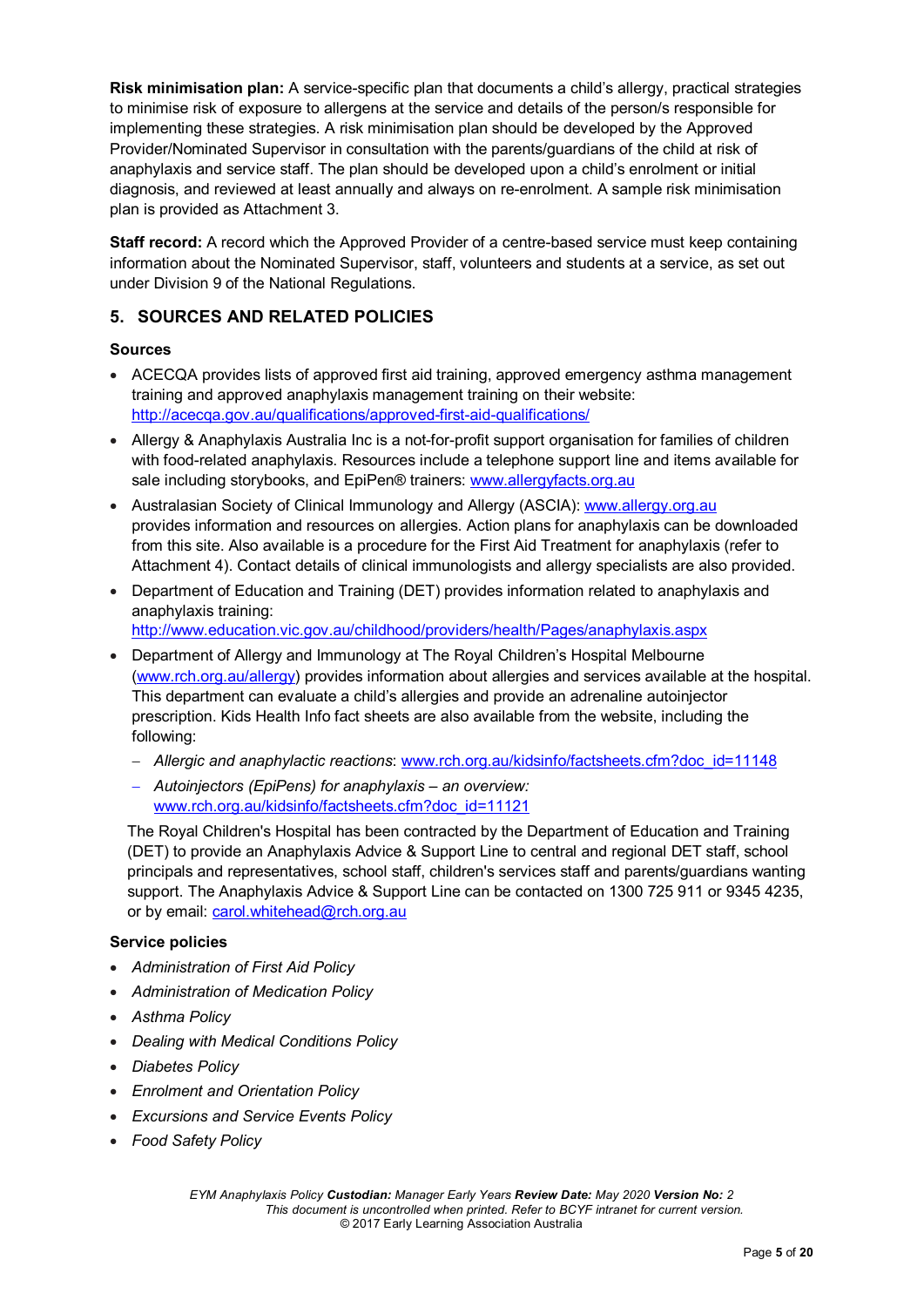- *Hygiene Policy*
- *Incident, Injury, Trauma and Illness Policy*
- *Inclusion and Equity Policy*
- *Nutrition and Active Play Policy*
- *Privacy and Confidentiality Policy*
- *Supervision of Children Policy*

## **PROCEDURES**

#### **The Approved Provider is responsible for:**

- ensuring that an anaphylaxis policy, which meets legislative requirements and includes a risk minimisation plan (refer to Attachment 3) and communication plan, is developed and displayed at the service, and reviewed regularly
- providing approved anaphylaxis management training (refer to *Definitions*) to staff as required under the National Regulations
- ensuring that at least one educator with current approved anaphylaxis management training (refer to *Definitions*) is in attendance and immediately available at all times the service is in operation (Regulations 136, 137)
- ensuring the Nominated Supervisor, educators, staff members, students and volunteers at the service are provided with a copy of the *Anaphylaxis Policy* and the *Dealing with Medical Conditions Policy*
- ensuring parents/guardians and others at the service are provided with a copy of the *Anaphylaxis Policy* and the *Dealing with Medical Conditions Policy* (Regulation 91)
- ensuring that staff practice administration of treatment for anaphylaxis using an adrenaline autoinjector trainer at least annually, and preferably quarterly, and that participation is documented on the staff record
- ensuring the details of approved anaphylaxis management training (refer to *Definitions*) are included on the staff record (refer to *Definitions*), including details of training in the use of an autoinjector (Regulations 146, 147)
- ensuring that parents/guardians or a person authorised in the enrolment record provide written consent to the medical treatment or ambulance transportation of a child in the event of an emergency (Regulation 161), and that this authorisation is kept in the enrolment record for each child
- ensuring that parents/guardians or a person authorised in the child's enrolment record provide written authorisation for excursions outside the service premises (Regulation 102) (refer to *Excursions and Service Events Policy*)
- identifying children at risk of anaphylaxis during the enrolment process and informing staff
- following appropriate reporting procedures set out in the *Incident, Injury, Trauma and Illness Policy* in the event that a child is ill, or is involved in a medical emergency or an incident at the service that results in injury or trauma.

#### **In services where a child diagnosed as at risk of anaphylaxis is enrolled, the Approved Provider is also responsible for:**

- displaying a notice prominently at the service stating that a child diagnosed as at risk of anaphylaxis is being cared for and/or educated by the service (Regulation 173(2)(f))
- ensuring the *Enrolment checklist for children diagnosed as at risk of anaphylaxis* (refer to Attachment 2) is completed
- ensuring an ASCIA action plan for anaphylaxis, risk management plan (refer to Attachment 3) and communications plan are developed for each child at the service who has been medically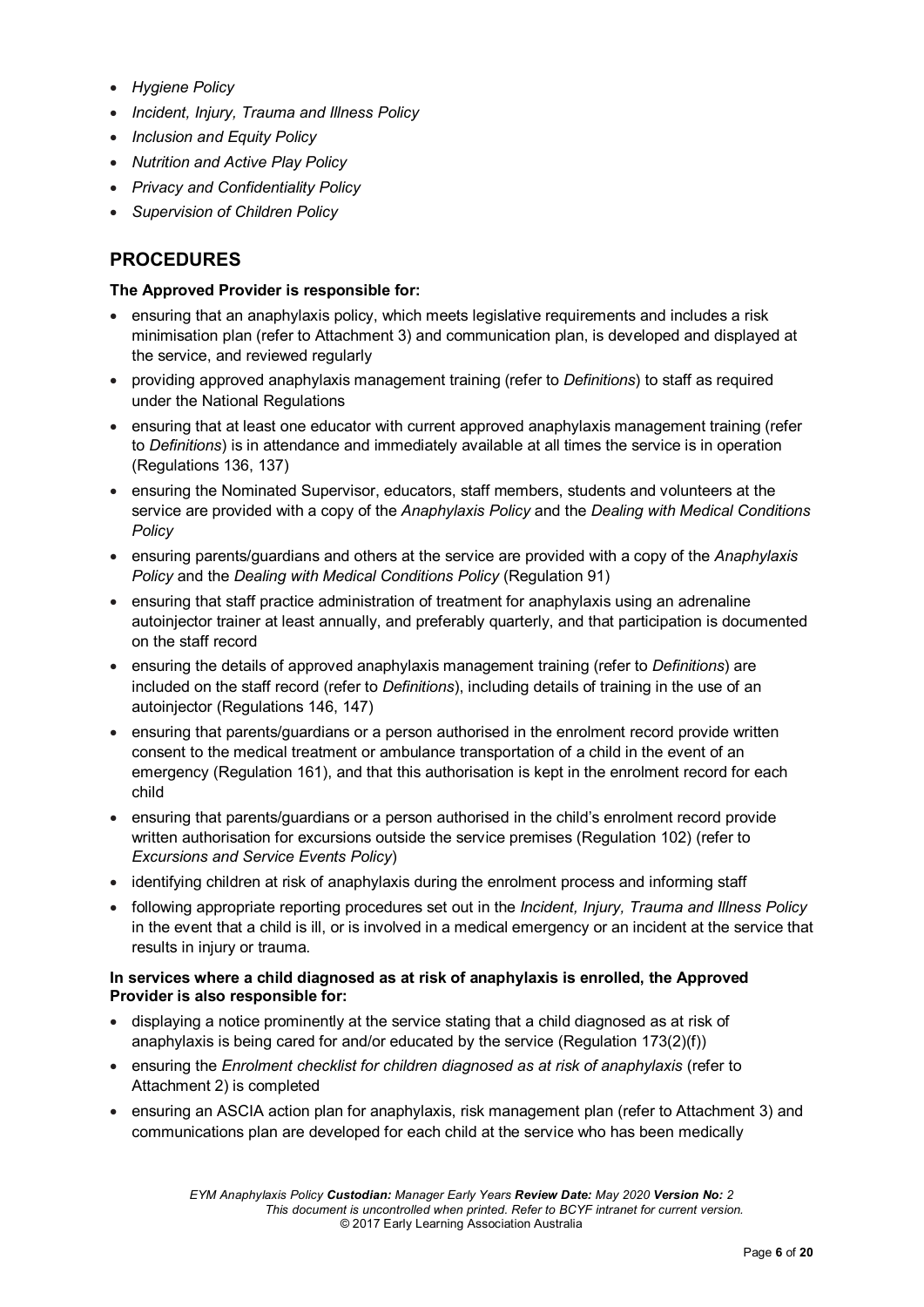diagnosed as at risk of anaphylaxis, in consultation with that child's parents/guardians and with a registered medical practitioner (Attachment 3)

- ensuring that all children diagnosed as at risk of anaphylaxis have details of their allergy, their ASCIA action plan for anaphylaxis and their risk minimisation plan filed with their enrolment record (Regulation 162)
- ensuring a medication record is kept for each child to whom medication is to be administered by the service (Regulation 92)
- ensuring parents/guardians of all children at risk of anaphylaxis provide an unused, in-date adrenaline autoinjector at all times their child is attending the service. Where this is not provided, children will be unable to attend the service
- ensuring that the child's ASCIA action plan for anaphylaxis is specific to the brand of adrenaline autoinjector prescribed by the child's medical practitioner
- implementing a procedure for first aid treatment for anaphylaxis consistent with current national recommendations (refer to Attachment 4) and ensuring all staff are aware of the procedure
- ensuring adequate provision and maintenance of adrenaline autoinjector kits (refer to *Definitions*)
- ensuring the expiry date of the adrenaline autoinjector is checked regularly and replaced when required and the liquid in the EpiPen/EpiPen Jnr is clear
- ensuring that a sharps disposal unit is available at the service for the safe disposal of used adrenaline autoinjectors
- implementing a communication plan and encouraging ongoing communication between parents/guardians and staff regarding the current status of the child's allergies, this policy and its implementation
- identifying and minimising allergens (refer to *Definitions*) at the service, where possible
- ensuring measures are in place to prevent cross-contamination of any food given to children diagnosed as at risk of anaphylaxis (refer to *Nutrition and Active Play Policy* and *Food Safety Policy*)
- ensuring that children with at risk of anaphylaxis are not discriminated against in any way
- ensuring that children with at risk of anaphylaxis can participate in all activities safely and to their full potential
- immediately communicating any concerns with parents/guardians regarding the management of children diagnosed as at risk of anaphylaxis attending the service
- ensuring that medication is not administered to a child at the service unless it has been authorised and administered in accordance with Regulations 95 and 96 (refer to *Administration of Medication Policy* and *Dealing with Medical Conditions Policy*)
- ensuring that parents/guardians of a child and emergency services are notified as soon as is practicable if medication has been administered to that child in an anaphylaxis emergency without authorisation from a parent/guardian or authorised nominee (Regulation 94)
- ensuring that a medication record is kept that includes all details required by Regulation 92(3) for each child to whom medication is to be administered
- ensuring that written notice is given to a parent/guardian as soon as is practicable if medication is administered to a child in the case of an emergency
- responding to complaints and notifying Department of Education and Training, in writing and within 24 hours, of any incident or complaint in which the health, safety or wellbeing of a child may have been at risk
- displaying the Australasian Society of Clinical Immunology and Allergy (ASCIA) (refer to *Sources*) generic poster *Action Plan for Anaphylaxis* in key locations at the service
- displaying Ambulance Victoria's *AV How to Call Card* (refer to *Definitions*) near all service telephones
- complying with the risk minimisation procedures outlined in Attachment 1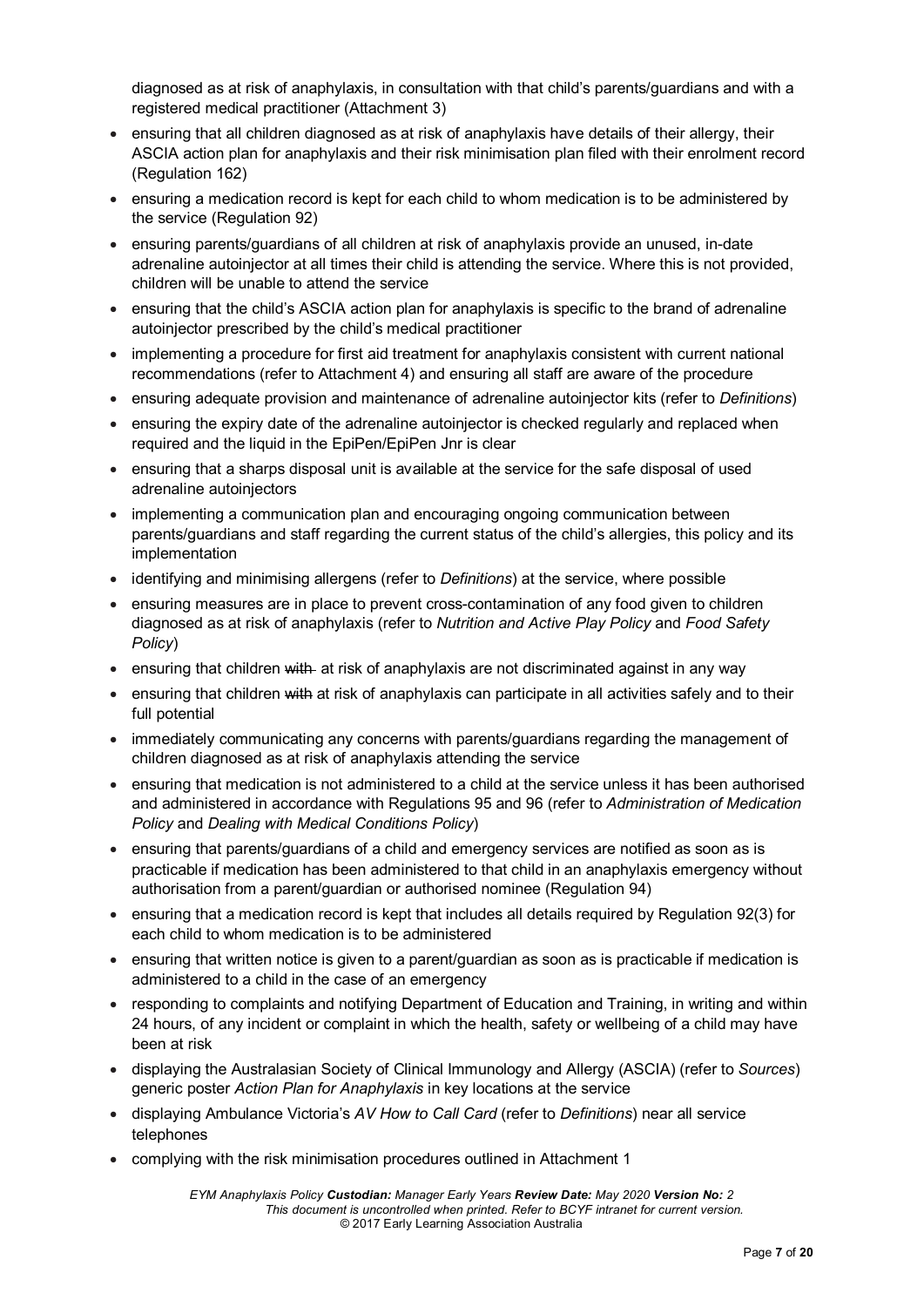• ensuring that educators/staff who accompany children at risk of anaphylaxis outside the service carry a fully equipped adrenaline autoinjector kit (refer to *Definitions*) along with the ASCIA action plan for anaphylaxis for each child diagnosed as at risk of anaphylaxis.

#### **Risk assessment**

The National Law and National Regulations do not require a service to maintain a stock of adrenaline autoinjectors at the service premises to use in an emergency. However, ELAA recommends that the Approved Provider undertakes a risk assessment in consultation with the Nominated Supervisor, Certified Supervisors and other educators, to inform a decision on whether the service should carry its own supply of these devices. This decision will also be informed by considerations such as distance to the nearest medical facility and response times required for ambulance services to reach the service premises etc.

If the Approved Provider decides that the service should maintain its own supply of adrenaline autoinjectors, it is the responsibility of the Approved Provider to ensure that:

- adequate stock of the adrenaline autoinjector is on hand, and that it is unused and in date
- appropriate procedures are in place to define the specific circumstances under which the device supplied by the service will be used
- the autoinjector is administered in accordance with the written instructions provided on it and with the generic ASCIA action plan for anaphylaxis
- the service follows the procedures outlined in the *Administration of Medication Policy*, which explains the steps to follow when medication is administered to a child in an emergency
- parents/guardians are informed that the service maintains a supply of adrenaline autoinjectors, of the brand that the service carries and of the procedures for the use of these devices in an emergency.

#### **The Nominated Supervisor is responsible for:**

- ensuring the *Enrolment checklist for children diagnosed as at risk of anaphylaxis* (refer to Attachment 2) is completed
- ensuring that all educators' approved first aid qualifications, anaphylaxis management training and emergency asthma management training are current, meet the requirements of the National Act (Section 169(4)) and National Regulations (Regulation 137), and are approved by ACECQA (refer to *Sources*)
- ensuring that medication is not administered to a child at the service unless it has been authorised and administered in accordance with Regulations 95 and 96 (refer to *Administration of Medication Policy* and *Dealing with Medical Conditions Policy*)
- ensuring that parents/guardians of a child and emergency services are notified as soon as is practicable if medication has been administered to that child in an anaphylaxis emergency without authorisation from a parent/guardian or authorised nominee (Regulation 94)
- ensuring educators and staff are aware of the procedures for first aid treatment for anaphylaxis (refer to Attachment 4)
- ensuring an adrenaline autoinjector kit (refer to *Definitions*) is taken on all excursions and other offsite activities (refer to *Excursions and Service Events Policy*)
- compiling a list of children at risk of anaphylaxis and placing it in a secure but readily accessible location known to all staff. This should include the ASCIA action plan for anaphylaxis for each child
- ensuring that all staff, including casual and relief staff, are aware of children diagnosed as at risk of anaphylaxis, their allergies and symptoms, and the location of their adrenaline autoinjector kits and ASCIA action plans for anaphylaxis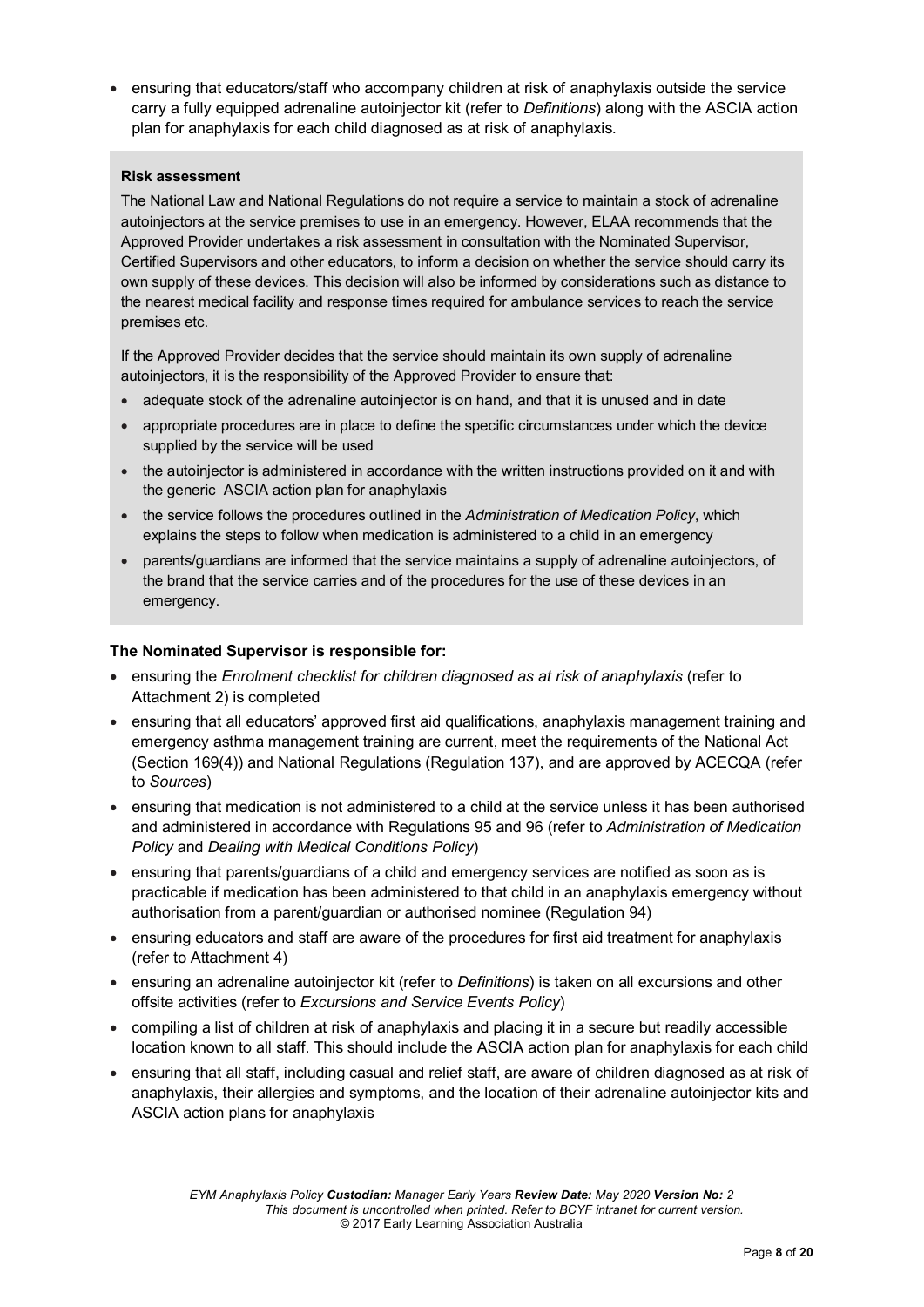- ensuring measures are in place to prevent cross-contamination of any food given to children diagnosed as at risk of anaphylaxis (refer to *Nutrition and Active Play Policy* and *Food Safety Policy*)
- organising anaphylaxis management information sessions for parents/guardians of children enrolled at the service, where appropriate
- ensuring that all persons involved in the program, including parents/guardians, volunteers and students on placement are aware of children diagnosed as at risk of anaphylaxis
- ensuring programmed activities and experiences take into consideration the individual needs of all children, including children diagnosed as at risk of anaphylaxis
- following the child's ASCIAS action plan for anaphylaxis in the event of an allergic reaction, which may progress to an anaphylactic episode
- practising the administration of an adrenaline autoiniector using an autoiniector trainer and 'anaphylaxis scenarios' on a regular basis, at least annually and preferably quarterly
- ensuring staff dispose of used adrenaline autoinjectors appropriately in the sharps disposal unit provided at the service by the Approved Provider
- ensuring that the adrenaline autoinjector kit is stored in a location that is known to all staff, including casual and relief staff, is easily accessible to adults both indoors and outdoors (not locked away) but inaccessible to children, and away from direct sources of heat and cold
- ensuring that parents/guardians or an authorised person named in the child's enrolment record provide written authorisation for children to attend excursions outside the service premises (Regulation 102) (refer to *Excursions and Service Events Policy*)
- providing information to the service community about resources and support for managing allergies and anaphylaxis
- complying with the risk minimisation procedures outlined in Attachment 1.

#### **Certified Supervisors, other educators and staff are responsible for:**

- reading and complying with the *Anaphylaxis Policy* and the *Dealing with Medical Conditions Policy*
- maintaining current approved anaphylaxis management qualifications (refer to *Definitions*)
- practising the administration of an adrenaline autoinjector using an autoinjector trainer and 'anaphylaxis scenarios' on a regular basis, at least annually and preferably quarterly
- ensuring they are aware of the procedures for first aid treatment for anaphylaxis (refer to Attachment 4)
- completing the *Enrolment checklist for children diagnosed as at risk of anaphylaxis* (refer to Attachment 2) with parents/guardians
- knowing which children are diagnosed as at risk of anaphylaxis, their allergies and symptoms, and the location of their adrenaline autoinjector kits and medical management action plans
- identifying and, where possible, minimising exposure to allergens (refer to *Definitions*) at the service
- following procedures to prevent the cross-contamination of any food given to children diagnosed as at risk of anaphylaxis (refer to *Nutrition and Active Play Policy* and *Food Safety Policy*)
- assisting with the development of a risk minimisation plan (refer to Attachment 3) for children diagnosed as at risk of anaphylaxis at the service
- following the child's ASCIA action plan for anaphylaxis in the event of an allergic reaction, which may progress to an anaphylactic episode
- disposing of used adrenaline autoinjectors in the sharps disposal unit provided at the service by the Approved Provider
- following appropriate first aid procedures in the event that a child who has not been diagnosed as at risk of anaphylaxis appears to be having an anaphylactic episode (refer to Attachment 4)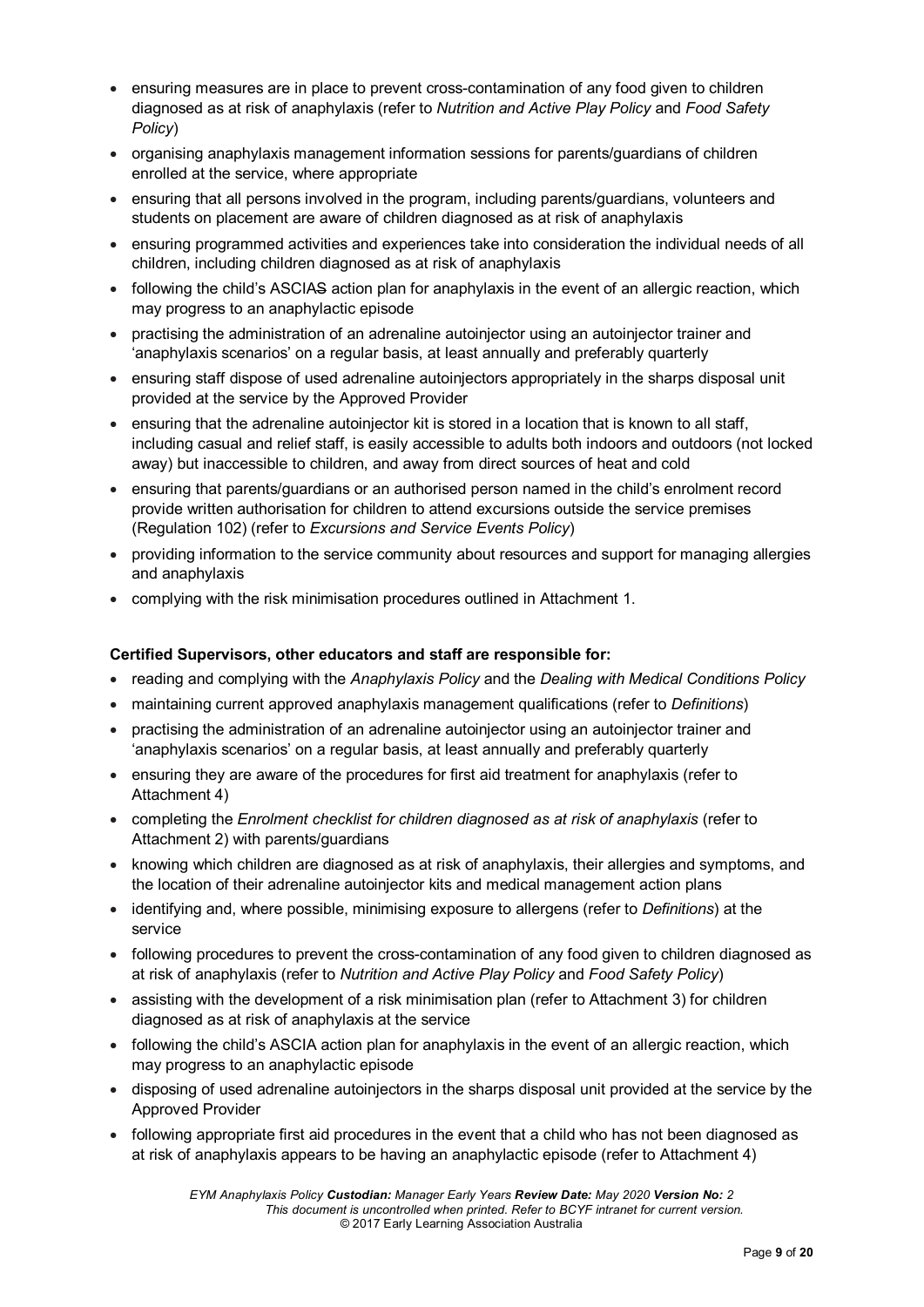- informing the Approved Provider and the child's parents/guardians following an anaphylactic episode
- taking the adrenaline autoinjector kit (refer to *Definitions*) for each child at risk of anaphylaxis on excursions or to other offsite service events and activities
- providing information to the service community about resources and support for managing allergies and anaphylaxis
- complying with the risk minimisation procedures outlined in Attachment 1
- contacting parents/guardians immediately if an unused, in-date adrenaline autoinjector has not been provided to the service for a child diagnosed as at risk of anaphylaxis. Where this is not provided, children will be unable to attend the service
- discussing with parents/guardians the requirements for completing the enrolment form and medication record for their child
- consulting with the parents/guardians of children diagnosed as at risk of anaphylaxis in relation to the health and safety of their child, and communicating any concerns
- ensuring that children diagnosed as at risk of anaphylaxis are not discriminated against in any way and are able to participate fully in all activities.

#### **Parents/guardians of a child at risk of anaphylaxis are responsible for:**

- informing staff, either on enrolment or on initial diagnosis, of their child's allergies
- completing all details on the child's enrolment form, including medical information and written authorisations for medical treatment, ambulance transportation and excursions outside the service premises
- assisting the Approved Provider and staff to develop an anaphylaxis risk minimisation plan (refer to Attachment 3)
- providing staff with an ASCIA action plan for anaphylaxis signed by a registered medical practitioner and with written consent to use medication prescribed in line with this action plan
- providing staff with an unused, in-date and complete adrenaline autoinjector kit
- ensuring that the child's ASCIA action plan for anaphylaxis is specific to the brand of adrenaline autoinjector prescribed by the child's medical practitioner
- regularly checking the adrenaline autoinjector's expiry date and colour of EpiPen adrenaline
- assisting staff by providing information and answering questions regarding their child's allergies
- notifying staff of any changes to their child's allergy status and providing a new anaphylaxis medical management action plan in accordance with these changes
- communicating all relevant information and concerns to staff, particularly in relation to the health of their child
- complying with the service's policy where a child who has been prescribed an adrenaline autoinjector is not permitted to attend the service or its programs without that device
- complying with the risk minimisation procedures outlined in Attachment 1
- ensuring they are aware of the procedures for first aid treatment for anaphylaxis (refer to Attachment 4).

#### **Parents/guardians are responsible for:**

- reading and complying with this policy and all procedures, including those outlined in Attachment 1
- bringing relevant issues and concerns to the attention of both staff and the Approved Provider

#### **Volunteers and students, while at the service, are responsible for following this policy and its procedures.**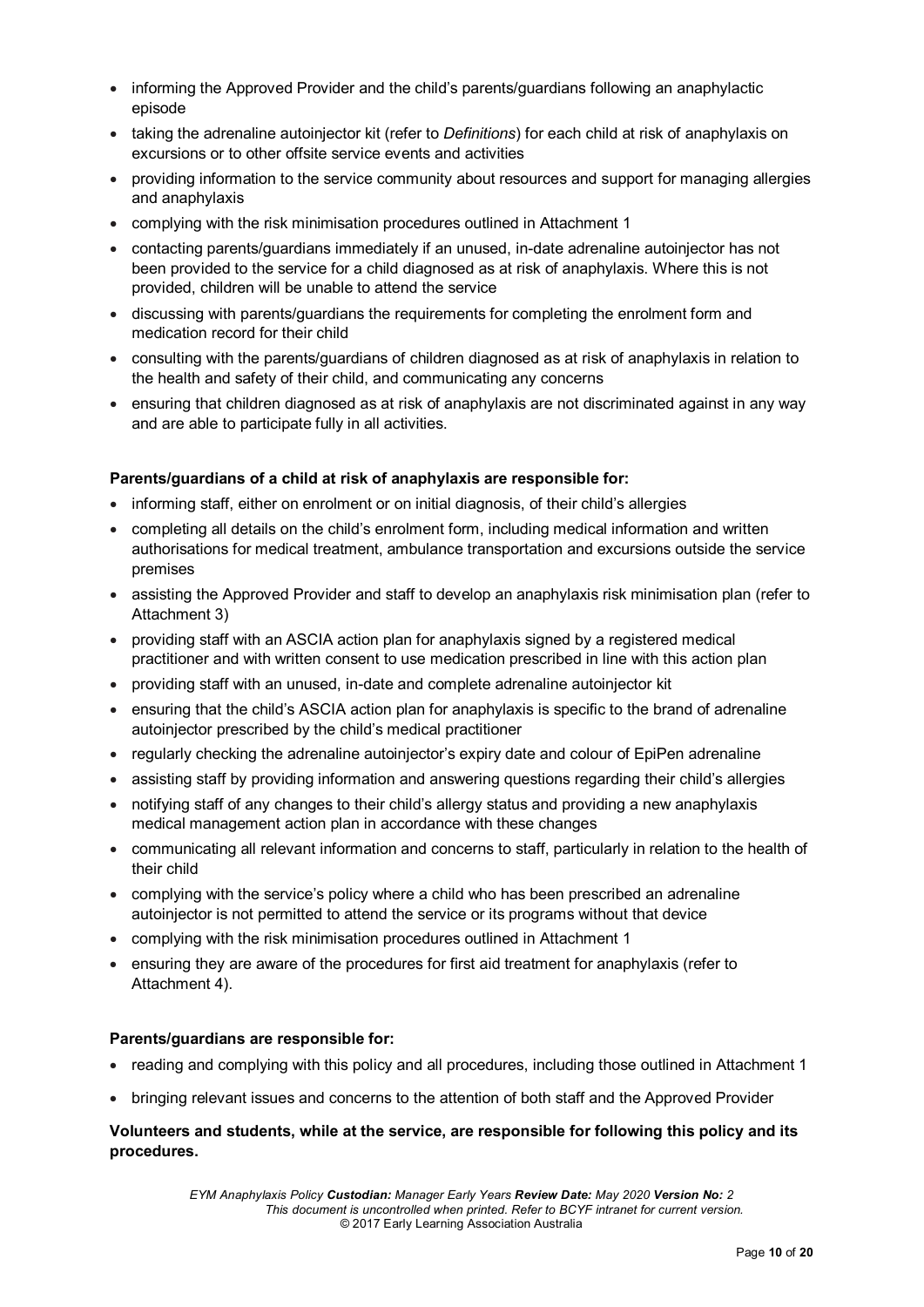## **EVALUATION**

In order to assess whether the values and purposes of the policy have been achieved, the Approved Provider will:

- selectively audit enrolment checklists (for example, annually) to ensure that documentation is current and complete
- regularly seek feedback from everyone affected by the policy regarding its effectiveness
- monitor the implementation, compliance, complaints and incidents in relation to this policy
- keep the policy up to date with current legislation, research, policy and best practice
- revise the policy and procedures as part of the service's policy review cycle or following an anaphylactic episode at the service, or as otherwise required
- notify parents/guardians at least 14 days before making any changes to this policy or its procedures.

## **ATTACHMENTS**

- Attachment 1: Risk minimisation procedures
- Attachment 2: Enrolment checklist for children diagnosed as at risk of anaphylaxis
- Attachment 3: Sample risk minimisation plan
- Attachment 4: First Aid Treatment for Anaphylaxis download from the Australasian Society of Clinical Immunology and Allergy:

<http://www.allergy.org.au/health-professionals/anaphylaxis-resources/first-aid-for-anaphylaxis>

## **AUTHORISATION/DOCUMENT HISTORY**

This policy was initially adopted by the Approved Provider of Glastonbury Community Services (now Barwon, Child Youth & Family) education and care services on 7 October 2013.

| <b>Version</b><br><b>Number</b> | <b>Approval Date</b>                                        | <b>Approved By</b>                       | <b>Brief Description</b>                                                      |  |  |  |
|---------------------------------|-------------------------------------------------------------|------------------------------------------|-------------------------------------------------------------------------------|--|--|--|
| V1                              | April 2016                                                  | Executive<br>Director Client<br>Services | Glastonbury Community Services policy reviewed and<br>reformatted under BCYF. |  |  |  |
| V2                              | May 2018<br>Executive<br><b>Director Client</b><br>Services |                                          | Policy reviewed against the National Quality Framework                        |  |  |  |
| <b>Author</b>                   | Manager Early Years                                         |                                          |                                                                               |  |  |  |
| <b>Reviewer</b>                 | <b>Executive Director Client Services</b>                   |                                          |                                                                               |  |  |  |

### **REVIEW DATE: MAY 2020**

#### **Attachment 1**

The following procedures should be developed in consultation with the parents/guardians of children in the service who have been diagnosed as at risk of anaphylaxis, and implemented to protect those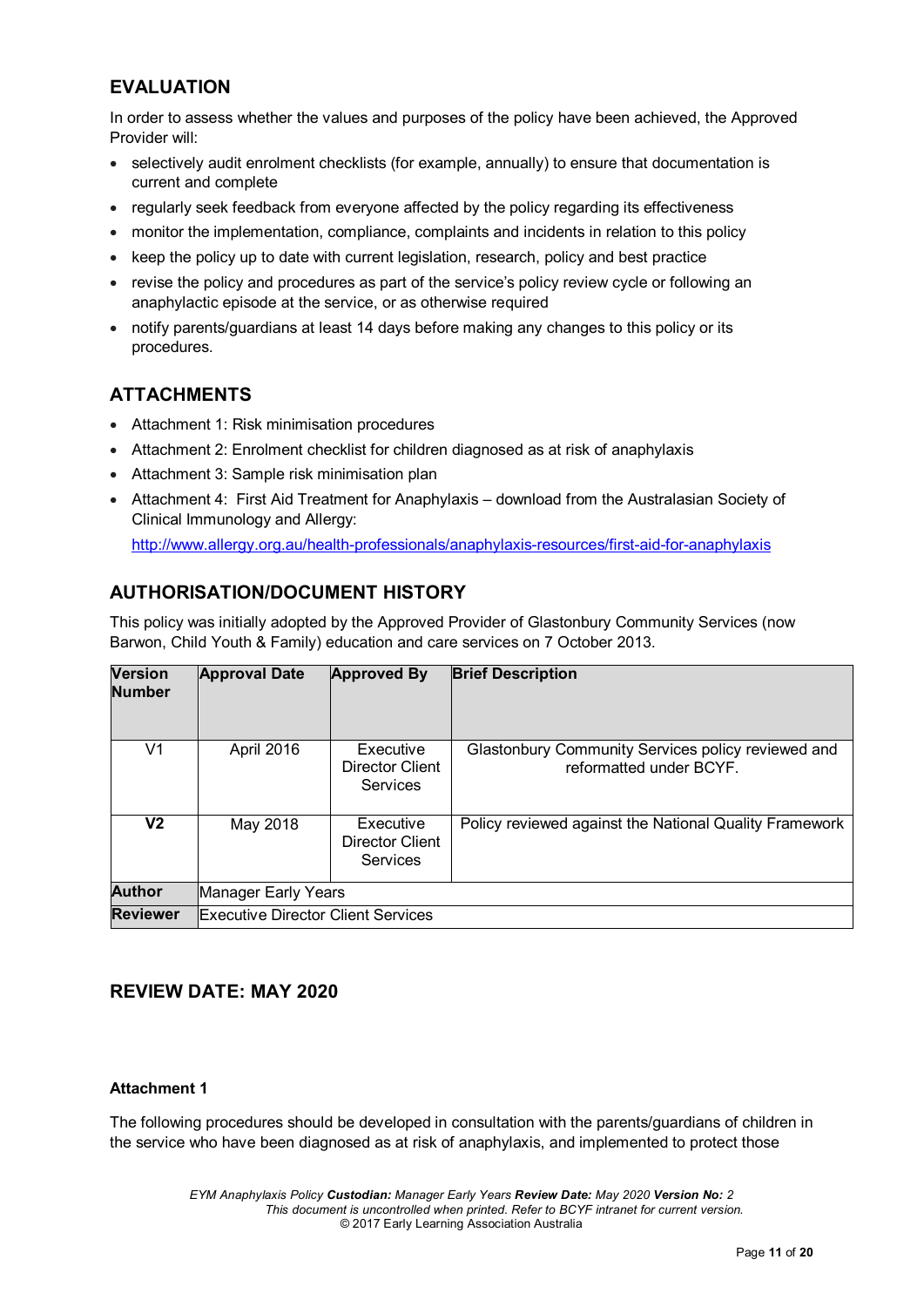children from accidental exposure to allergens. These procedures should be regularly reviewed to identify any new potential for accidental exposure to allergens.

#### **In relation to the child diagnosed as at risk of anaphylaxis:**

- the child should only eat food that has been specifically prepared for him/her. Some parents/guardians may choose to provide all food for their child
- ensure there is no food sharing (refer to *Definitions*), or sharing of food utensils or containers at the service
- where the service is preparing food for the child:
	- $\circ$  ensure that it has been prepared according to the instructions of parents/guardians
	- $\circ$  parents/guardians are to check and approve the instructions in accordance with the risk minimisation plan
- bottles, other drinks, lunch boxes and all food provided by parents/guardians should be clearly labelled with the child's name
- consider placing a severely allergic child away from a table with food allergens. However, be mindful that children with allergies should not be discriminated against in any way and should be included in all activities
- provide an individual high chair for very young children to minimise the risk of cross-contamination of food
- where a child diagnosed as at risk of anaphylaxis is allergic to milk, ensure that non-allergic children are closely supervised when drinking milk/formula from bottles/cups and that these bottles/cups are not left within reach of children
- ensure appropriate supervision of the child diagnosed as at risk of anaphylaxis on special occasions such as excursions and other service events
- children diagnosed as at risk of anaphylaxis who are allergic to insect/sting bites should wear shoes and long-sleeved, light-coloured clothing while at the service.

#### **In relation to other practices at the service:**

- ensure tables, high chairs and bench tops are thoroughly cleaned after every use
- ensure that all children and adults wash hands upon arrival at the service, and before and after eating
- supervise all children at meal and snack times, and ensure that food is consumed in specified areas. To minimise risk, children should not move around the service with food
- do not use food of any kind as a reward at the service
- ensure that children's risk minimisation plans inform the service's food purchases and menu planning
- ensure that staff and volunteers who are involved in food preparation and service undertake measures to prevent cross-contamination of food during the storage, handling, preparation and serving of food, including careful cleaning of food preparation areas and utensils (refer to *Food Safety Policy*)
- request that all parents/guardians avoid bringing food to the service that contains specified allergens or ingredients as outlined in the risk minimisation plans of children diagnosed as at risk of anaphylaxis
- restrict the use of food and food containers, boxes and packaging in crafts, cooking and science experiments, according to the allergies of children at the service
- ensure staff discuss the use of foods in children's activities with parents/guardians of at risk children. Any food used at the service should be consistent with the risk management plans of children diagnosed as at risk of anaphylaxis
- ensure that garden areas are kept free from stagnant water and plants that may attract biting insects.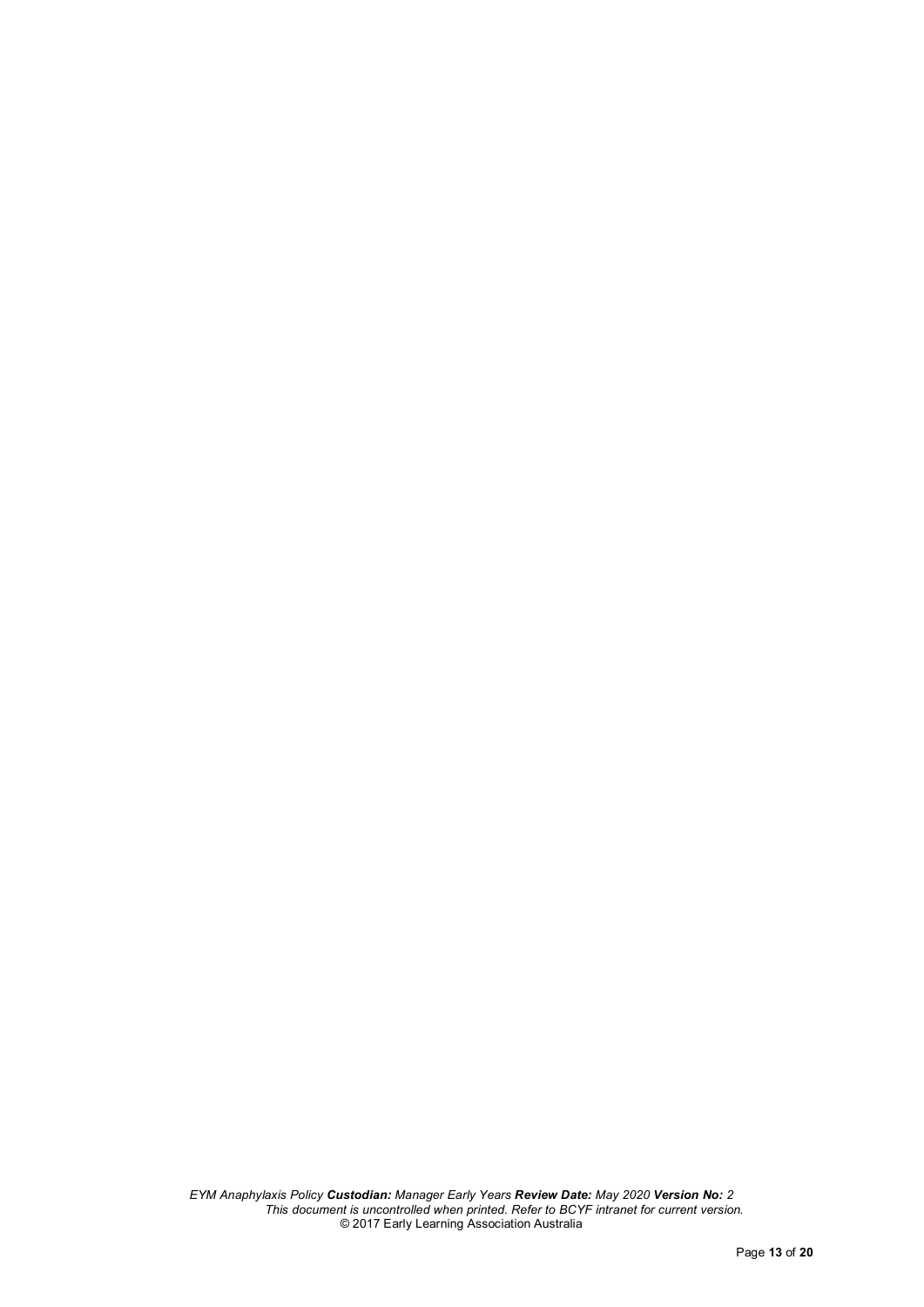## **ATTACHMENT 2 Enrolment checklist for children diagnosed as at risk of anaphylaxis**

| A risk minimisation plan is completed in consultation with parents/guardians prior to the    |
|----------------------------------------------------------------------------------------------|
| attendance of the child at the service, and is implemented including following procedures to |
| address the particular needs of each child diagnosed as at risk of anaphylaxis.              |

- $\Box$  Parents/guardians of a child diagnosed as at risk of anaphylaxis have been provided with a copy of the service's *Anaphylaxis Policy* and *Dealing with Medical Conditions Policy.*
- All parents/guardians are made aware of the service's *Anaphylaxis Policy*.
- $\Box$  An ASCIA action plan for anaphylaxis for the child is completed and signed by the child's registered medical practitioner and is accessible to all staff.
- $\Box$  A copy of the child's ASCIA action plan for anaphylaxis is included in the child's adrenaline autoinjector kit (refer to *Definitions*).
- $\Box$  An adrenaline autoinjector (within a visible expiry date) is available for use at all times the child is being educated and cared for by the service.
- $\Box$  An adrenaline autoinjector is stored in an insulated container (adrenaline autoinjector kit) in a location easily accessible to adults both indoors and outdoors (not locked away) but inaccessible to children, and away from direct sources of heat and cold.
- $\Box$  All staff, including casual and relief staff, are aware of the location of each adrenaline autoinjector kit which includes each child's ASCIA action plan for anaphylaxis.
- All staff have undertaken approved anaphylaxis management training (refer to *Definitions*), which includes strategies for anaphylaxis management, risk minimisation, recognition of allergic reactions and emergency first aid treatment. Details regarding qualifications are to be recorded on the staff record (refer to *Definitions*).
- $\Box$  All staff have undertaken practise with an autoiniector trainer at least annually and preferably quarterly. Details regarding participation in practice sessions are to be recorded on the staff record (refer to *Definitions*).
- $\Box$  A procedure for first aid treatment for anaphylaxis is in place and all staff understand it (refer to Attachment 4).
- $\Box$  Contact details of all parents/guardians and authorised nominees are current and accessible.
- $\Box$  Information regarding any other medications or medical conditions in the service (for example asthma) is available to staff.
- $\Box$  If food is prepared at the service, measures are in place to prevent cross-contamination of the food given to the child diagnosed as at risk of anaphylaxis.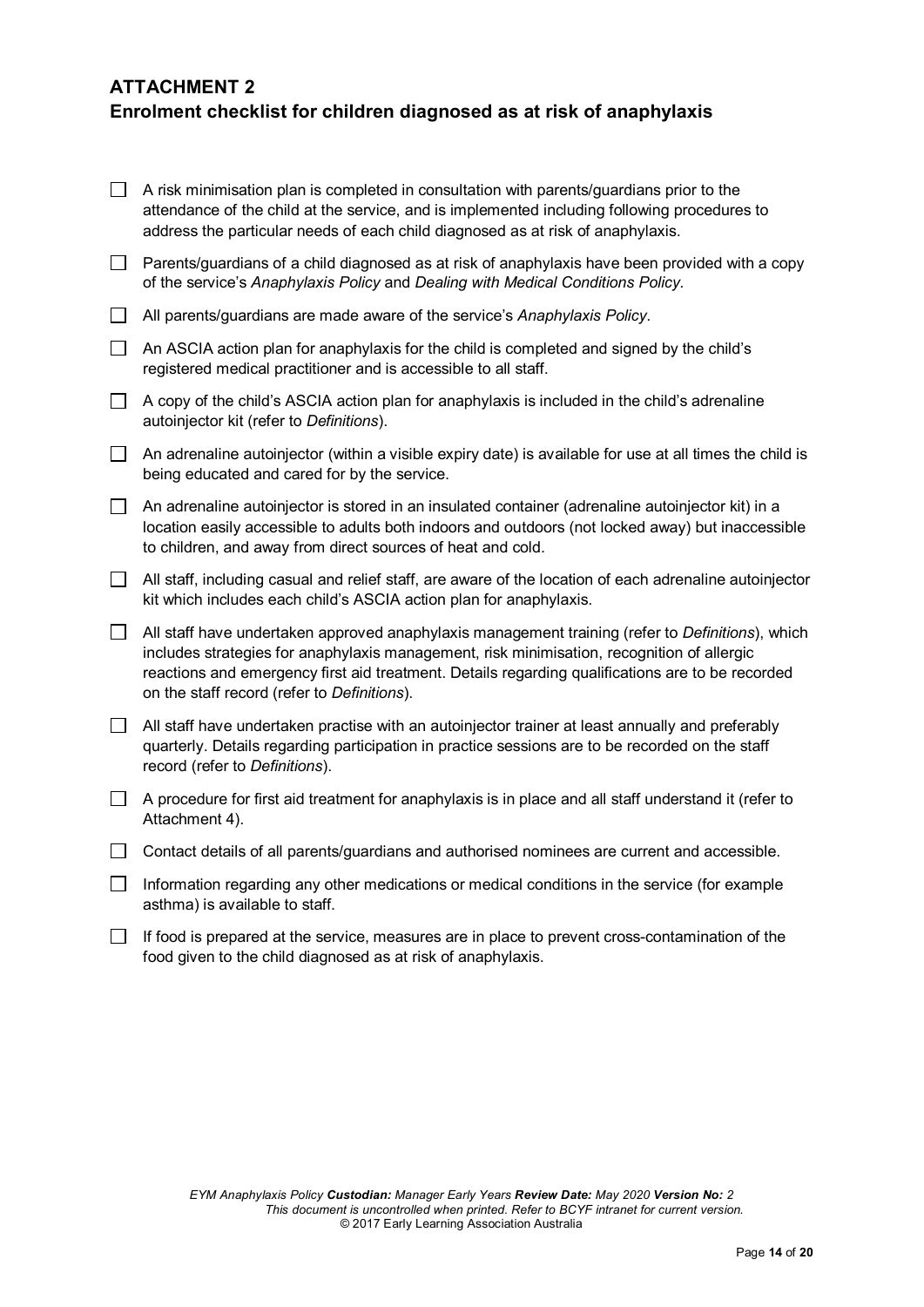## **ATTACHMENT 3 Sample risk minimisation plan**

The following information is not a comprehensive list but contains some suggestions to consider when developing/reviewing your service's risk minimisation plan in consultation with parents/guardians.

#### **How well has the service planned for meeting the needs of children with allergies and those who have been diagnosed as at risk of anaphylaxis?** Who are the children?  $\Box$  List names and room locations of each child diagnosed as at risk. What are they allergic to?  $\Box$  List all known allergens for each child at risk.  $\Box$ List potential sources of exposure to each known allergen and strategies to minimise the risk of exposure. This will include requesting certain foods/items not be brought to the service. Do staff (including casual and  $\Box$ List the strategies for ensuring that all staff, including relief staff), volunteers and visiting casual and relief staff, recognise each at risk child, are staff recognise the children at aware of the child's specific allergies and symptoms and risk? the location of their adrenaline autoinjector kit including their ASCIA action plan for anaphylaxis. Do families and staff know how  $\Box$  Record the date on which each family of a child diagnosed the service manages the risk of as at risk of anaphylaxis is provided a copy of the service's anaphylaxis? *Anaphylaxis Policy*.  $\Box$  Record the date that parents/guardians provide an unused, in-date and complete adrenaline autoinjector kit.  $\Box$  Test that all staff, including casual and relief staff, know the location of the adrenaline autoinjector kit and ASCIA action plan for anaphylaxis for each at risk child.  $\Box$  Ensure that there is a procedure in place to regularly check the expiry date of each adrenaline autoinjector.  $\Box$  Ensure a written request is sent to all families at the service to follow specific procedures to minimise the risk of exposure to a known allergen. This may include strategies such as requesting specific items not be sent to the service, for example: food containing known allergens or foods where transfer from one child to another is likely e.g. peanut/nut products, whole egg, sesame or chocolate food packaging where that food is a known allergen e.g. cereal boxes, egg cartons.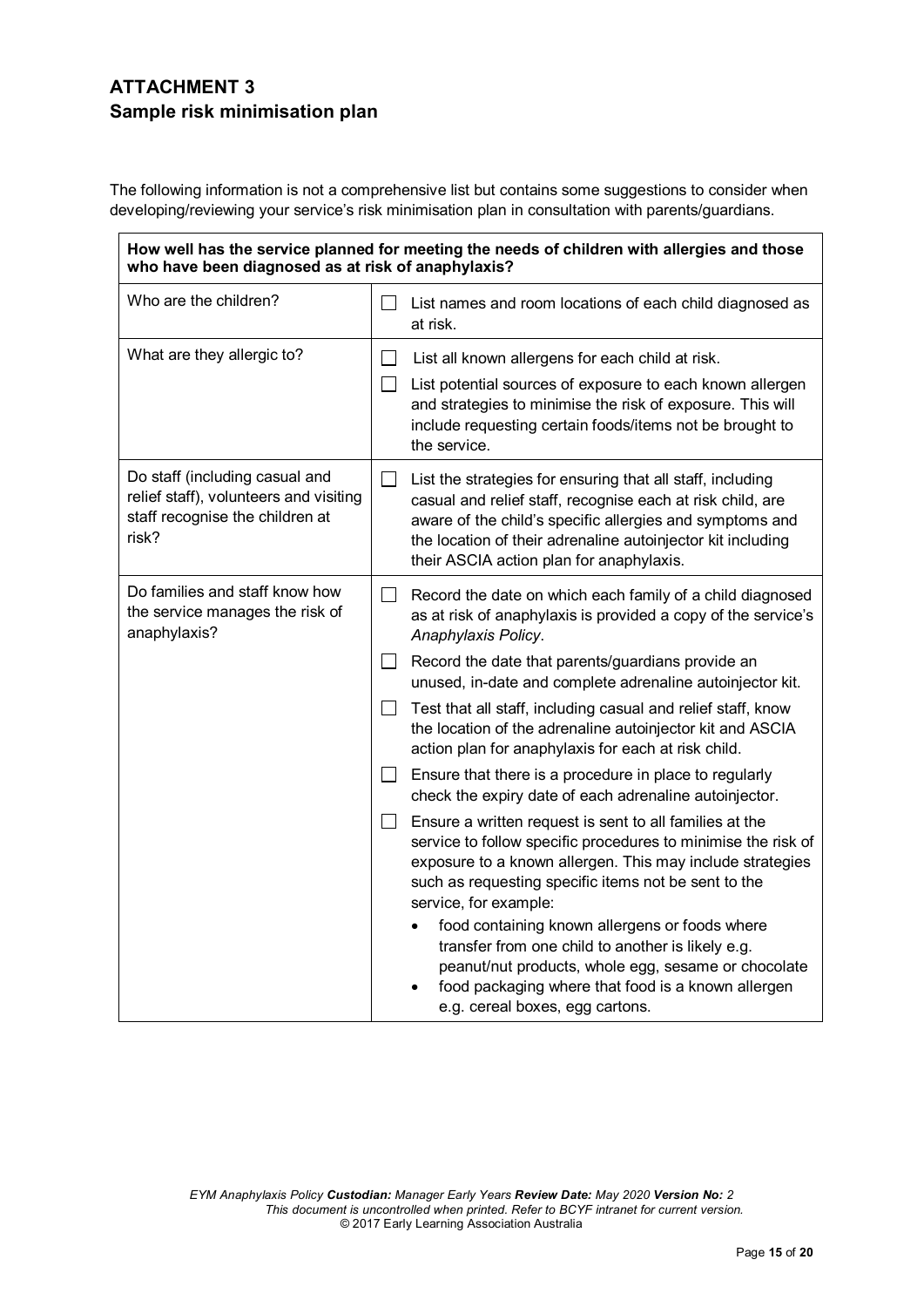|                                                                                         |                                                                                                                                                                                                                                                                                                                                                                                                                           | $\Box$                      | Ensure a new written request is sent to all families if food<br>allergens change.                                                                                                                                                                                                                                                                                       |
|-----------------------------------------------------------------------------------------|---------------------------------------------------------------------------------------------------------------------------------------------------------------------------------------------------------------------------------------------------------------------------------------------------------------------------------------------------------------------------------------------------------------------------|-----------------------------|-------------------------------------------------------------------------------------------------------------------------------------------------------------------------------------------------------------------------------------------------------------------------------------------------------------------------------------------------------------------------|
|                                                                                         |                                                                                                                                                                                                                                                                                                                                                                                                                           | $\vert \ \ \vert$           | Ensure all families are aware of the service policy that no<br>child who has been prescribed an adrenaline autoinjector<br>is permitted to attend the service without that device.                                                                                                                                                                                      |
|                                                                                         |                                                                                                                                                                                                                                                                                                                                                                                                                           | $\mathsf{L}$<br>$\Box$      | Display the ASCIA generic poster Action Plan for<br>Anaphylaxis in key locations at the service and ensure a<br>completed Ambulance Victoria AV How to Call Card is<br>next to all telephone/s.                                                                                                                                                                         |
|                                                                                         |                                                                                                                                                                                                                                                                                                                                                                                                                           |                             | The adrenaline autoinjector kit, including a copy of the<br>ASCIA action plan for anaphylaxis, is carried by an<br>educator when a child diagnosed as at risk is taken<br>outside the service premises e.g. for excursions.                                                                                                                                             |
| Has a communication plan been<br>developed which includes<br>procedures to ensure that: |                                                                                                                                                                                                                                                                                                                                                                                                                           | П                           | All parents/guardians are provided with a copy of the<br>Anaphylaxis Policy prior to commencing at<br>Barwon Child, Youth & Family.                                                                                                                                                                                                                                     |
|                                                                                         | all staff, volunteers, students<br>and parents/guardians are<br>informed about the policy and<br>procedures for the<br>management of anaphylaxis<br>at BCYF.<br>parents/guardians of a child<br>diagnosed as at risk of<br>anaphylaxis are able to<br>communicate with service<br>staff about any changes to the<br>child's diagnosis or<br>anaphylaxis medical<br>management action plan<br>all staff, including casual, | $\Box$<br>$\vert \ \ \vert$ | A copy of this policy is displayed in a prominent location at<br>the service.<br>Staff will meet with parents/guardians of a child diagnosed<br>as at risk of anaphylaxis prior to the child's<br>commencement at the service and will develop an                                                                                                                       |
| $\bullet$                                                                               |                                                                                                                                                                                                                                                                                                                                                                                                                           |                             | individual communication plan for that family.<br>An induction process for all staff and volunteers includes<br>information regarding the management of anaphylaxis at<br>the service including the location of adrenaline autoinjector<br>kits, ASCIA action plans for anaphylaxis, risk minimisation<br>plans and procedures, and identification of children at risk. |
|                                                                                         | relief and visiting staff,<br>volunteers and students are<br>informed about, and are<br>familiar with, all ASCIA action<br>plan for anaphylaxis and the<br>BCYF risk management plan.                                                                                                                                                                                                                                     |                             |                                                                                                                                                                                                                                                                                                                                                                         |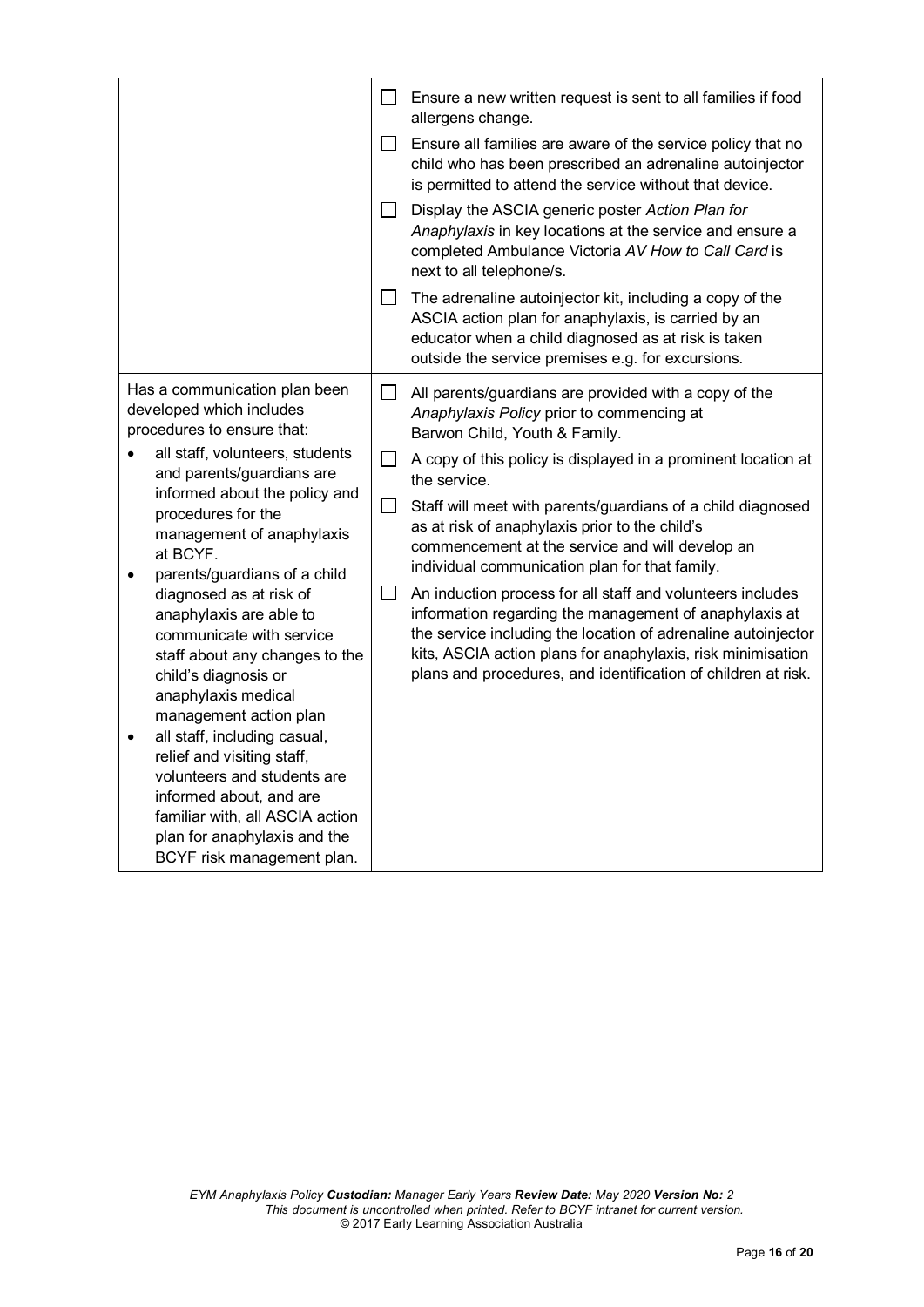#### **Do all staff know how the service aims to minimise the risk of a child being exposed to an allergen?**

Think about times when the child could potentially be exposed to allergens and develop appropriate strategies including identifying the person responsible for implementing them (refer to the following section for possible scenarios and strategies).

- $\Box$  Menus are planned in conjunction with parents/guardians of children diagnosed as at risk of anaphylaxis:
- Food for the at risk child is prepared according to the instructions of parents/guardians to avoid the inclusion of food allergens.
- As far as is practical, the service's menu for all children should not contain food with ingredients such as milk, egg, peanut/nut or sesame, or other products to which children are at risk.
- The at risk child should not be given food where the label indicates that the food may contain traces of a known allergen.
- $\Box$  Hygiene procedures and practices are followed to minimise the risk of cross-contamination of surfaces, food utensils or containers by food allergens (refer to *Hygiene Policy* and *Food Safety Policy*).

 $\Box$  Consider the safest place for the at risk child to be served and to consume food, while ensuring they are not discriminated against or socially excluded from activities.

- $\Box$  Develop procedures for ensuring that each at risk child only consumes food prepared specifically for him/her.
- $\Box$  Do not introduce food to a baby/child if the parents/guardians have not previously given this food to the baby/child.
- $\Box$  Ensure each child enrolled at the service washes his/her hands upon arrival at the service, and before and after eating.
- $\Box$  Employ teaching strategies to raise the awareness of all children about anaphylaxis and the importance of *no food sharing* (refer to *Definitions*) at the service.
- $\Box$  Bottles, other drinks, lunch boxes and all food provided by the family of the at risk child should be clearly labelled with the child's name.

### **Do relevant people know what action to take if a child has an anaphylactic episode?**

- $\Box$  Know what each child's ASCIA action plan for anaphylaxis contains and implement the procedures.
- $\Box$  Know:
- who will administer the adrenaline autoinjector and stay with the child
- who will telephone the ambulance and the parents/guardians of the child
- who will ensure the supervision of other children at the service
- who will let the ambulance officers into the service and take them to the child.
- $\Box$  Ensure all staff have undertaken approved anaphylaxis management training and participate in regular practise sessions.
- Ensure a completed Ambulance Victoria *AV How to Call Card* is located next to all telephone/s.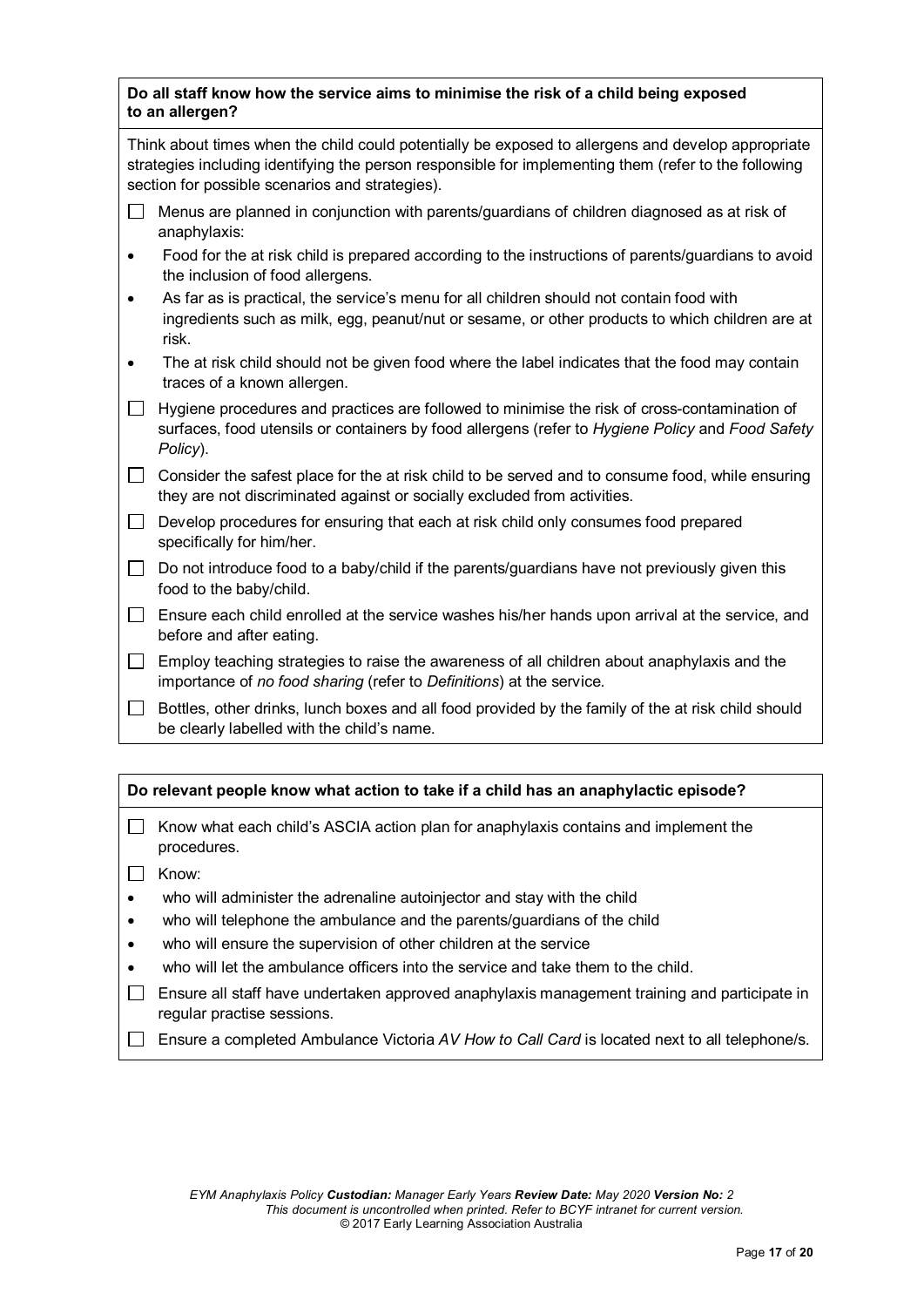### **Potential exposure scenarios and strategies**

#### **How effective is the service's risk minimisation plan?**

 $\Box$  Review the risk minimisation plan of each child diagnosed as at risk of anaphylaxis with parents/guardians at least annually, but always on enrolment and after any incident or accidental exposure to allergens.

| <b>Scenario</b>                                                                                                              | <b>Strategy</b>                                                                                                                                                                                                                                                                                                                  | Who is<br>responsible?                                 |
|------------------------------------------------------------------------------------------------------------------------------|----------------------------------------------------------------------------------------------------------------------------------------------------------------------------------------------------------------------------------------------------------------------------------------------------------------------------------|--------------------------------------------------------|
| Food is provided by the<br>service and a food allergen is<br>unable to be removed from<br>the service's menu (e.g.<br>milk). | Menus are planned in conjunction with<br>parents/guardians of children diagnosed as<br>at risk, and food is prepared according to<br>the instructions of parents/guardians.<br>Alternatively, the parents/guardians provide                                                                                                      | Cook, Nominated<br>Supervisor and<br>parents/guardians |
|                                                                                                                              | all food for the at risk child.<br>Ensure separate storage of foods                                                                                                                                                                                                                                                              | <b>Approved Provider</b>                               |
|                                                                                                                              | containing the allergen.<br>Cook and staff observe food handling,<br>preparation and serving practices to<br>minimise the risk of cross-contamination.<br>This includes implementing good hygiene<br>practices and effective cleaning of surfaces<br>in the kitchen and children's eating area,<br>food utensils and containers. | and Cook<br>Cook, staff and<br>volunteers              |
|                                                                                                                              | There is a system in place to ensure the<br>child diagnosed as at risk of anaphylaxis is<br>served only food prepared for him/her.                                                                                                                                                                                               | Cook and staff                                         |
|                                                                                                                              | A child diagnosed as at risk of anaphylaxis<br>is served and consumes their food in a<br>location considered to be at low risk of<br>cross-contamination by allergens from<br>another child's food. Ensure this location is<br>not separate from all children and allows<br>social inclusion at meal times.                      | <b>Staff</b>                                           |
|                                                                                                                              | Children are regularly reminded of the<br>importance of not sharing food.                                                                                                                                                                                                                                                        | <b>Staff</b>                                           |
|                                                                                                                              | Children are closely supervised during<br>eating.                                                                                                                                                                                                                                                                                | <b>Staff</b>                                           |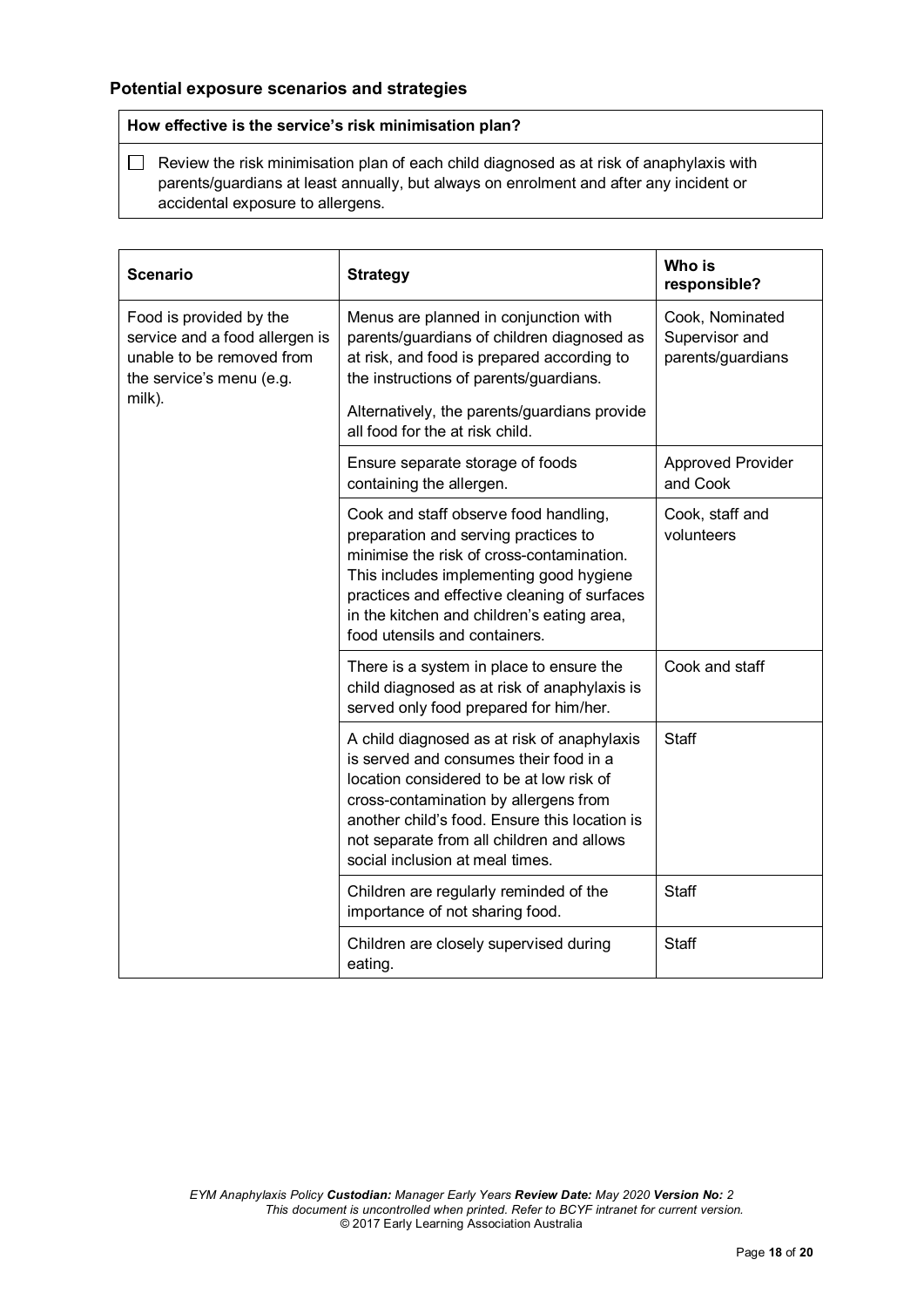| Party or celebration                     | Give parents/guardians adequate notice of<br>the event.                                                                                                                                                                        | Approved Provider,<br>Nominated<br>Supervisor and<br>educators |
|------------------------------------------|--------------------------------------------------------------------------------------------------------------------------------------------------------------------------------------------------------------------------------|----------------------------------------------------------------|
|                                          | Ensure safe food is provided for the child<br>diagnosed as at risk of anaphylaxis.                                                                                                                                             | Parents/guardians<br>and staff                                 |
|                                          | Ensure the child diagnosed as at risk of<br>anaphylaxis only eats food approved by<br>his/her parents/guardians.                                                                                                               | Staff                                                          |
|                                          | Specify a range of foods that all<br>parents/guardians may send for the party<br>and note particular foods and ingredients<br>that should not be sent.                                                                         | <b>Approved Provider</b><br>and Nominated<br>Supervisor        |
| Protection from insect bite<br>allergies | Specify play areas that are lowest risk to<br>the child diagnosed as at risk and<br>encourage him/her and peers to play in that<br>area.                                                                                       | Educators                                                      |
|                                          | Decrease the number of plants that attract<br>bees or other biting insects.                                                                                                                                                    | <b>Approved Provider</b>                                       |
|                                          | Ensure the child diagnosed as at risk of<br>anaphylaxis wears shoes at all times they<br>are outdoors.                                                                                                                         | Educators                                                      |
|                                          | Respond promptly to any instance of insect<br>infestation. It may be appropriate to request<br>exclusion of the child diagnosed as at risk<br>during the period required to eradicate the<br>insects.                          | Approved<br>Provider/Nominated<br>Supervisor                   |
| Latex allergies                          | Avoid the use of party balloons or latex<br>gloves.                                                                                                                                                                            | <b>Staff</b>                                                   |
| Cooking with children                    | Ensure parents/guardians of the child<br>diagnosed as at risk of anaphylaxis are<br>advised well in advance and included in the<br>planning process. Parents/guardians may<br>prefer to provide the ingredients<br>themselves. | Approved Provider,<br>Nominated<br>Supervisor and<br>educators |
|                                          | Ensure activities and ingredients used are<br>consistent with risk minimisation plans.                                                                                                                                         |                                                                |